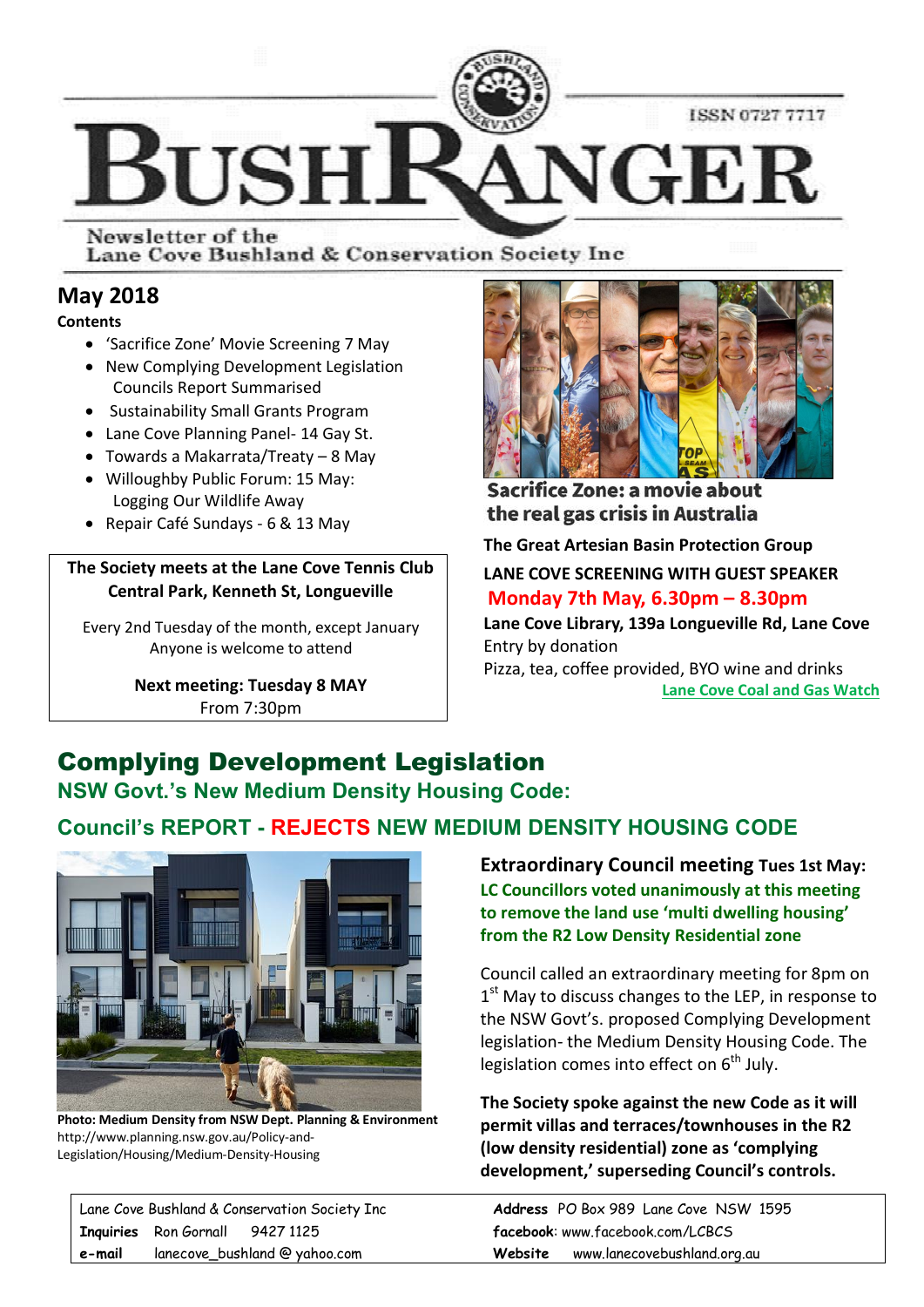## **Summary of LC Council's REPORT : RESPONSE TO NEW MEDIUM DENSITY HOUSING CODE**

#### **All Councillors voted unanimously to support the Recommendation (see below) of the Extraordinary Meeting's Report**

The Agenda Report is available on the Council website and is also summarised below: http://lccweb.lanecove.nsw.gov.au/bps/Open/20 18/CNL\_01052018\_AGN\_EXTRA\_WEB.HTM

**The effect of the Govt's. new 'Medium Density Housing Code' and Design Guide that permits villas/terraces/townhouses in the R2 (low density residential) zone as 'complying development' will also be the loss of trees, garden and backyards to cement carspaces etc.** 

#### **Complying Development is fast track assessment by an accredited certifier or by council.**

Allowing multi dwelling housing to continue as a permissible land use in the R2 zone would result in an unacceptable and unintended planning outcome (as the Code overrides Councils existing controls). These controls are reasonable and justified in a policy sense, critical to maintain the local character and built form.

#### **Background:**

LC Council's Local Environmental Plan 1987 contained specific controls that were developed to differentiate between 'townhouses' and 'villas'(single storey dwellings) based on the local context . The Department of Planning in 2006, supported the inclusion of 'multi dwelling housing' in the **R2 Low Density Residential zone with a height control of 5 metres** (limiting it to single storey).The LEP was gazetted on 19 Feb. 2010.

Two storey townhouses were to be located only in the **R3 Medium Density Residential** zone in order to be consistent with Council's long standing planning approach.

The new 'Medium Density Housing Code' and Design Guide will supersede Council's planning controls by permitting villas and terraces/townhouses in the R2 zone, because 'the Code' permits both villas and terraces to a height of 8.5 metres, overriding Council's height control of 5 metres.

The LEP controls will remain in place for any application which cannot meet the 'complying development' process, for eg. just a few of the restrictions are :

- Must be a minimum of 600  $m^2$  to create multi dwelling housing (terraces) and a minimum of 750  $m<sup>2</sup>$  (for attached dual occupancies) & 900  $m<sup>2</sup>$  (for detached dual occupancies);
- · Cannot be a battle-axe lot
- Cannot be creating a multi dwelling housing (terraces) on bush fire prone land etc.

While this eliminates a large number of properties from utilising the new Code for multi dwelling housing, **it is important to note that many of the eligible properties (circa 2000) are on the Lane Cove River.**

#### **The Code would apply to the areas next to the Lane Cove River as the adjacent foreshore area is not excluded from the Code and Design Guide**

Council's existing LEP objective for the R2 Low Density zone is to 'encourage new dwelling houses that are not highly visible when viewed from the Lane Cove River'.

Foreshore areas have a greater visual impact and are environmentally more sensitive than flat suburban land. It would be highly inappropriate to permit bulkier, intense development, which would not be subject to professional scrutiny from architects, planners and engineers, to minimise impacts.

Increases in density in the Lane Cove LGA are to be in locations within proximity to transport, such as in St Leonards, or near shops/services, such as near the Lane Cove Village. Much of the R2 zoned land impacted by the Code is not near the above services or centres and a large proportion of this land is along the Lane Cove River.

**All Councillors voted unanimously to support the Agenda's/Council's Report Recommendation that: "Given the local planning context surrounding multi-dwelling housing, it is considered appropriate to submit a Planning Proposal requesting removal of the land use 'multi dwelling housing' from the R2 Low Density Residential zone and any planning controls that support it."**

#### **Council's Community Consultation**

The consultation would occur upon Gateway approval being granted for exhibition of the draft LEP and is designed to seek public comment on a planning proposal to remove 'multi dwelling housing' from the R2 Low Density Residential zone under LEP 2009. Any comments received will be reviewed and evaluated to determine whether or not to proceed. The Planning Proposal effectively only seeks to retain the status quo.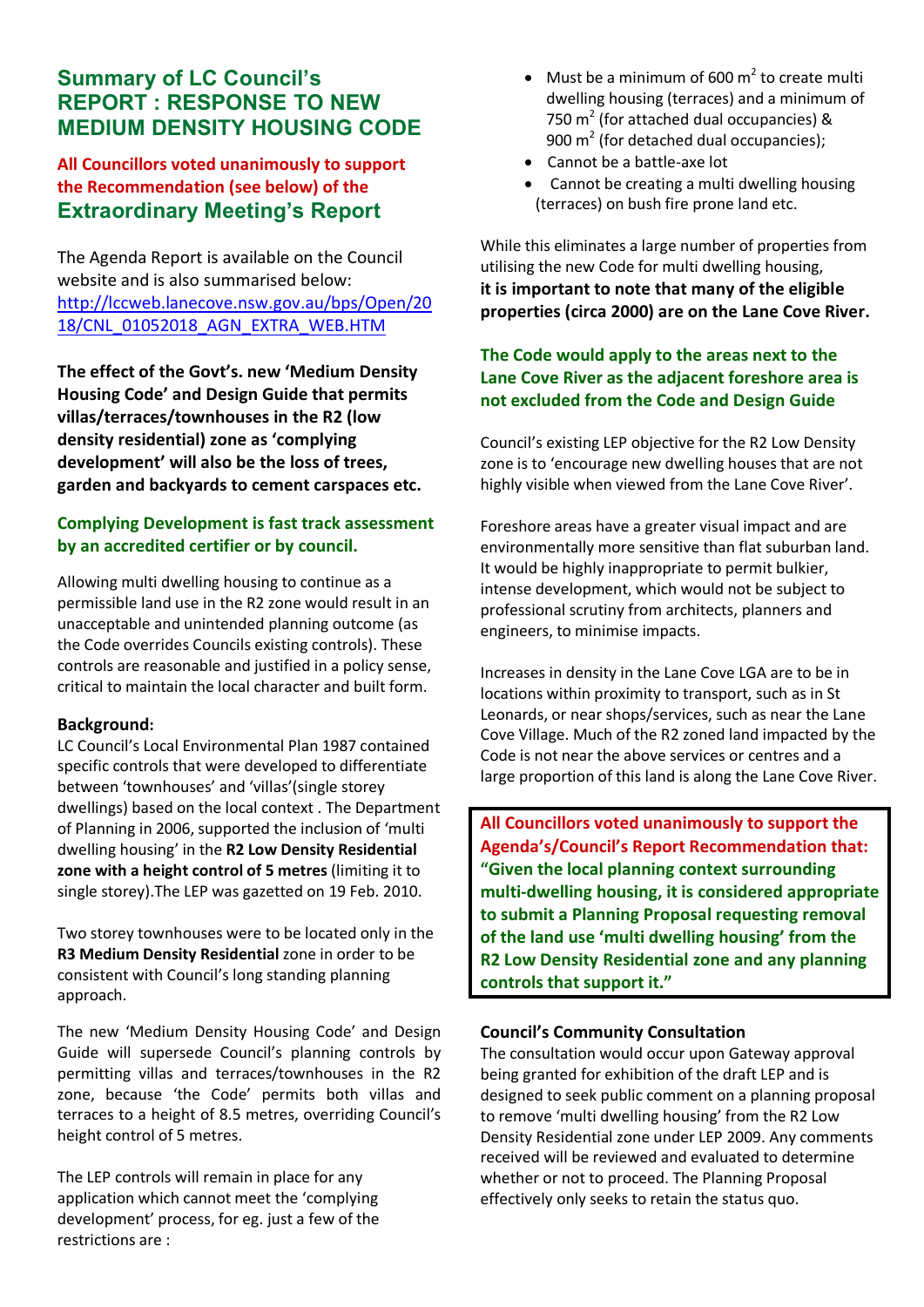### **Sustainability Small Grants Program**

**At the 16 April Council Meeting**, Council approved the three projects recommended for funding through Councils Sustainability Levy for 2018. Ten applications were received for Round 15 of the Sustainable Small Grants Program.

The purpose of the Sustainability Small Grants Program is to assist in the development of a range of initiatives that are of direct and practical benefit to a sustainable Lane Cove community and with a positive community based outcomes and long-term environmental benefits.

Organisations and community groups may apply for a grant of up to \$5,000 to implement sustainability projects.

1<sup>st</sup> Lane Cove Scouts received \$2,815 for an energy efficiency project; Happy Kids Early Learning Centre - \$1,400 for Recycling and Waste Minimization project and Lane Cove Theatre Company – \$5,000 for a Lighting Upgrade which also benefits local primary schools who borrow the lights for end-ofyear performances.

The Society will be presenting a project this year for Round 16 funding by the Small Grants program.

## Lane Cove Local Planning Panel Meeting Rejects Overdevelopment **! LCBCS Opposes Overdevelopment on Bushland adjacent to the Harry Howard Walk. 14 Gay Street, Lane Cove – DA 168/2017 to construct 7 multi-dwelling development**

LCBCS ex- President, Margaret Bergomi spoke to the Lane Cove Local Planning Panel (LCLPP) meeting on Tues. 1 May as a representative of the Society, against approval of this DA which has a long frontage to Stringybark Creek. The development was rejected on 1 May by The LCLPP under the chairmanship of The Hon David Lloyd QC. Former Councillor and Mayor, Mary Rawlings is the Panel's Lane Cove Community representative. LC Council itself was highly critical of the proposal and previously refused it on many grounds.

The principal reason for refusal was the excessive height of the building, the removal of more than 60 trees, with even more tree removal required to satisfy asset protection requirements. Doug Stuart's two submissions for The Society were taken into account. The bushland values which The Society has long recognised were formally recognised by an amendment to the Lane Cove Environmental Plan (LEP) in Dec. 2015 to designate that part of the site which adjoins Stringybark Creek as Environmental Protection Land.



**Towards a Makarrata/Treaty: Australia's Hidden History Lane Cove Library: 6.15 pm, Tuesday 8 May Bookings: 9911 3634**

**Speaker: Kerrie McKenzie OAM, Co-Convenor, Lane Cove Residents for Reconciliation will present this informative talk.**

Acknowledging the truth of Aboriginal and non-Aboriginal history empowers us all to create a better future - so that, one day we can walk together as Australians, with dignity, upon this Ancient Land.

**Makarrata is a Yolgnu word symbolising the restoration of peace after a dispute.**